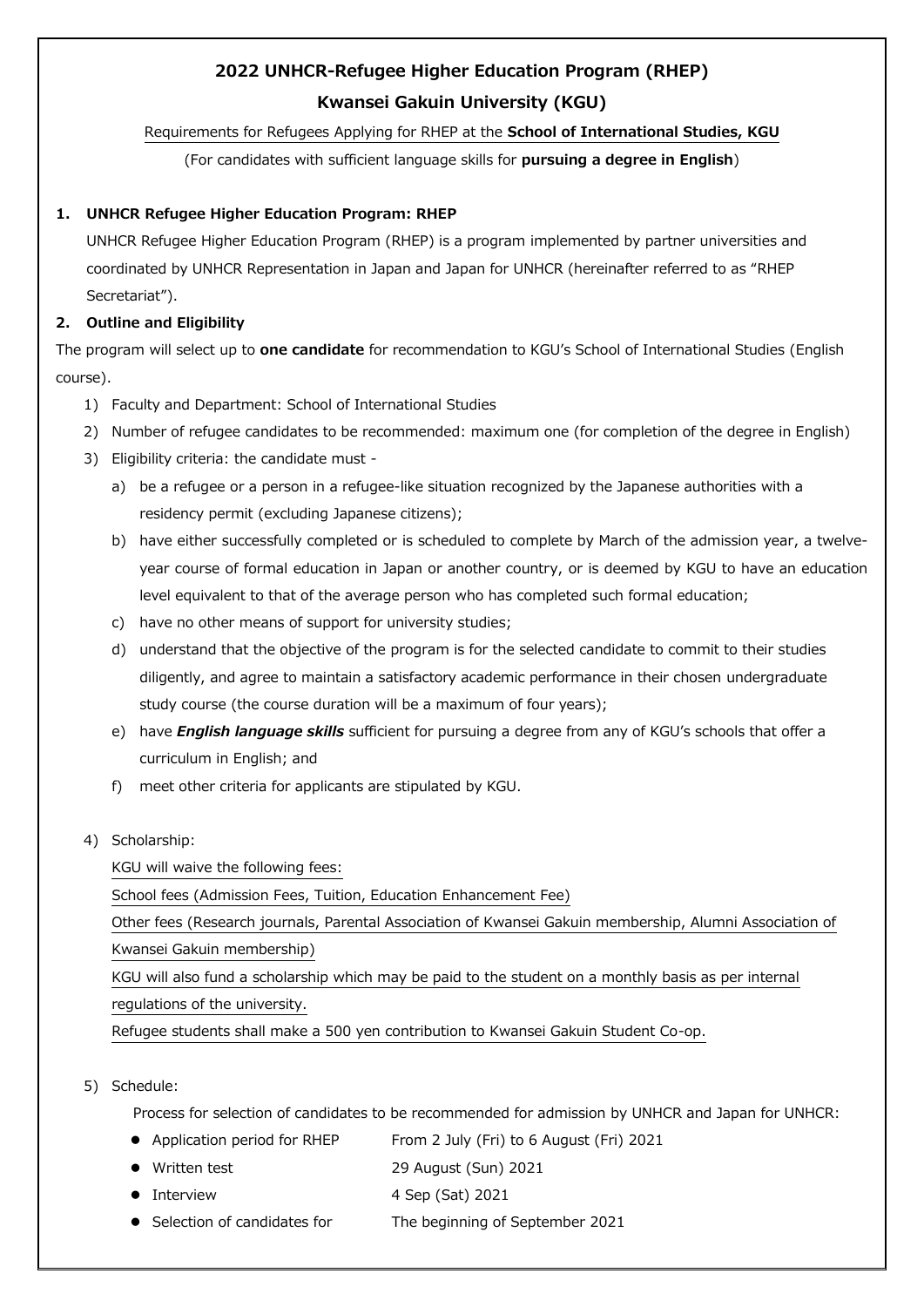recommendation to KGU

Process for selection of candidates for admission by KGU

| • Submission of Application to | From 10 September (Fri) to 17 September (Fri) 2021             |
|--------------------------------|----------------------------------------------------------------|
| $KGU^*$                        | (please refer to the application documents of KGU for details) |
| Interview                      | 23 October (Sat) 2021                                          |
|                                | (please refer to the application documents of KGU for details) |
| $\bullet$ Final results**      | 12 November (Fri) 2021                                         |
|                                | (please refer to the application documents of KGU for details) |

\*After review, RHEP Secretariat will forward the required application form to KGU within the agreed time-frame \*\*The program selects candidates for recommendation to KGU, but the final decision as to which candidates are successful is made solely at KGU's discretion.

### **3. How to Apply**

## 1) Required Documents

|    | A. RHEP Application<br><b>Form</b>                                                                                                              | The link to the application will be available on the webpage of Refugee Higher Education Program<br>(http://rhep.japanforunhcr.org/en) from 2 July 2021 (Fri). Forms may change each year, so those<br>who have previously applied to RHEP will need to send a new application with updated information using<br>the forms specifically designed for the year of application.                                                                                                                                                                                                                                                                                                                                                                                                                                                                                                                                                                                                                                                                                             |
|----|-------------------------------------------------------------------------------------------------------------------------------------------------|---------------------------------------------------------------------------------------------------------------------------------------------------------------------------------------------------------------------------------------------------------------------------------------------------------------------------------------------------------------------------------------------------------------------------------------------------------------------------------------------------------------------------------------------------------------------------------------------------------------------------------------------------------------------------------------------------------------------------------------------------------------------------------------------------------------------------------------------------------------------------------------------------------------------------------------------------------------------------------------------------------------------------------------------------------------------------|
|    | <b>B. Passport Photo</b>                                                                                                                        | Please affix a passport photo to the first page of the RHEP Application Form.                                                                                                                                                                                                                                                                                                                                                                                                                                                                                                                                                                                                                                                                                                                                                                                                                                                                                                                                                                                             |
|    | C. Academic transcript<br>(High School and<br>University)                                                                                       | Official transcript from the formal educational institution of your last enrollment.<br>Please ensure that the official transcript includes the information listed below. If you are unable to<br>submit an official transcript, please submit a statement of facts describing your educational background,<br>including the items listed below (around 1 page A4 size):<br>Academic results from the last three years of enrollment, including acquired credits, results, and<br>brief description of the course contents.<br>Attendance record (indicate any reasons for a long term absence from your classes).<br>Notable extracurricular activities.<br>Academic and/or student activity awards and other recognitions.<br>Type of academic institution (Public, private, NGO run institution, etc.), location of the institution, and<br>official language used during the course.<br>Depending on the university of your choice, an official school report (chosasho) may be requested if you<br>have graduated from a Japanese school. Please prepare in advance. |
| D. | <b>Academic transcript</b><br>of Examination for<br><b>Japanese University</b><br><b>Admission for</b><br><b>International</b><br>Students(EJU) | All applicants must sit the Examination for Japanese University Admission for International<br>Student (EJU), operated by Japan Student Services Organization (JASSO), and submit a Score Report<br>as follows.<br>One copy of the Score Report for the EJU on the subject of "Japan and the World" is required<br>(essential).<br>The date of the examination must be within two years from the date of application.<br>Applicants must sit the examination in the language in which the applicant aims to complete the<br>degree (English).<br>*The EJU is operated by JASSO.                                                                                                                                                                                                                                                                                                                                                                                                                                                                                           |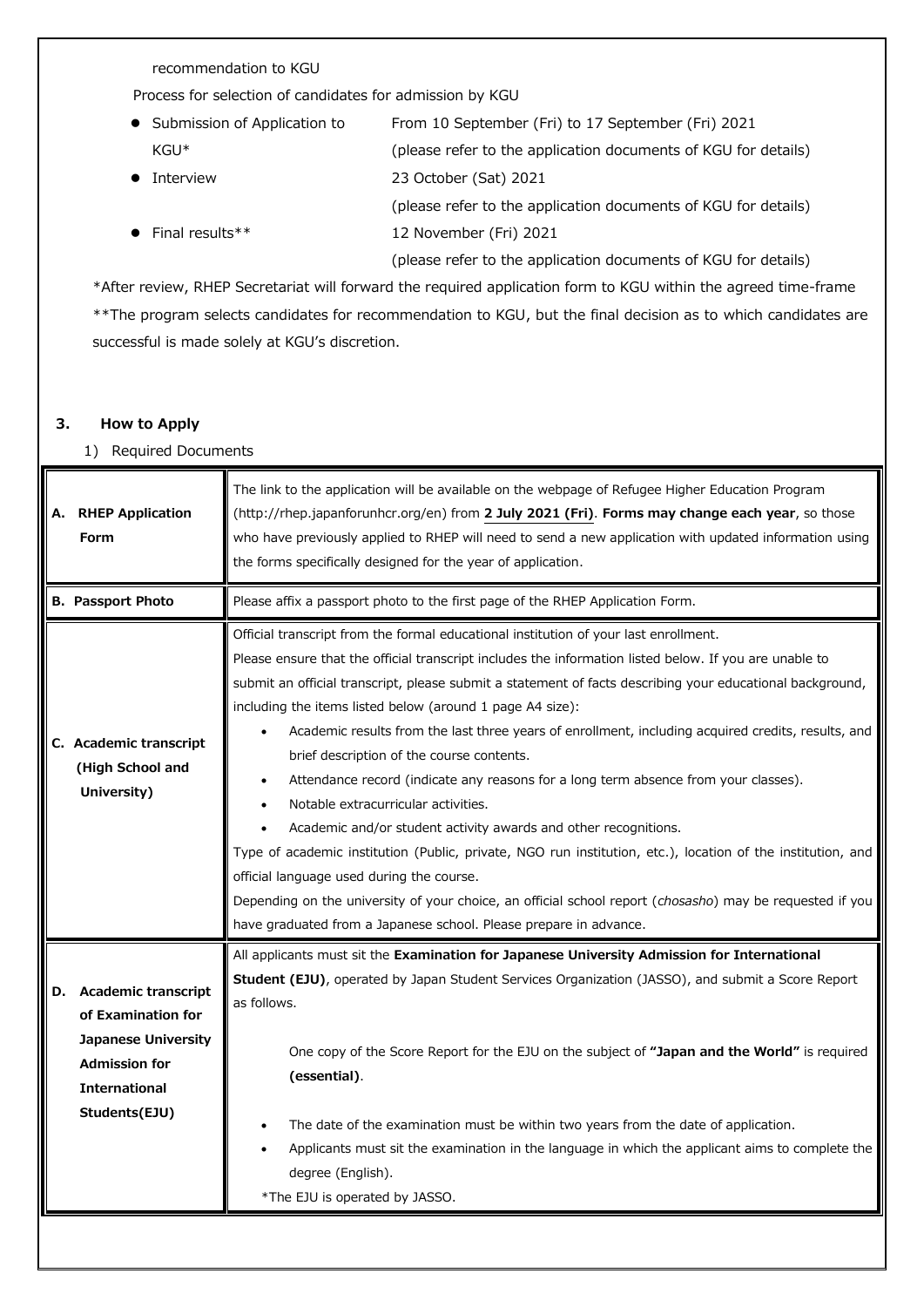|    |                                                                                                                                                                                                                                                                 | Please pay close attention to the dates of the EJU and the application deadline of this program, and<br>take the EJU well in advance. In cases where the applicant has not yet undertaken the EJU<br>examinations and cannot provide the required EJU Score Report with their application materials, the<br>applicant should individually contact RHEP Secretariat prior to submitting their application. |  |
|----|-----------------------------------------------------------------------------------------------------------------------------------------------------------------------------------------------------------------------------------------------------------------|-----------------------------------------------------------------------------------------------------------------------------------------------------------------------------------------------------------------------------------------------------------------------------------------------------------------------------------------------------------------------------------------------------------|--|
|    | E. Proof of both English                                                                                                                                                                                                                                        |                                                                                                                                                                                                                                                                                                                                                                                                           |  |
|    | and Japanese                                                                                                                                                                                                                                                    | Official proof of language proficiency (e.g. the results of TOEFL and/or TOEIC scores for English, and the<br>Japanese Language Proficiency Test for Japanese, results from English and Japanese language institute,                                                                                                                                                                                      |  |
|    | language proficiency                                                                                                                                                                                                                                            | and others). There are no specified formats for this requirement.                                                                                                                                                                                                                                                                                                                                         |  |
|    |                                                                                                                                                                                                                                                                 |                                                                                                                                                                                                                                                                                                                                                                                                           |  |
|    |                                                                                                                                                                                                                                                                 | Official transcript of results from non-formal educational/vocational institutions where such<br>studies/training have been undertaken. Please ensure that the official transcript includes the information<br>below                                                                                                                                                                                      |  |
| F. | Performance report                                                                                                                                                                                                                                              | Performance results from the last three years of enrollment, including acquired credits, results,                                                                                                                                                                                                                                                                                                         |  |
|    | of non-formal                                                                                                                                                                                                                                                   | and brief description of the course contents. If the course is shorter than three years, the report                                                                                                                                                                                                                                                                                                       |  |
|    | education                                                                                                                                                                                                                                                       | must cover the entire period from admission to completion.                                                                                                                                                                                                                                                                                                                                                |  |
|    | (Vocational training,                                                                                                                                                                                                                                           | No submission is required where such report is difficult to obtain.                                                                                                                                                                                                                                                                                                                                       |  |
|    | and others) where                                                                                                                                                                                                                                               | Attendance record (indicate reasons for any long term absence from classes)                                                                                                                                                                                                                                                                                                                               |  |
|    | applicable                                                                                                                                                                                                                                                      | Extracurricular activities and other volunteer activities linked with the objectives of the enrolled<br>educational/vocational program.                                                                                                                                                                                                                                                                   |  |
|    |                                                                                                                                                                                                                                                                 | Performance and/or student activity awards and other recognitions.                                                                                                                                                                                                                                                                                                                                        |  |
|    |                                                                                                                                                                                                                                                                 | There are no specified formats for this requirement.                                                                                                                                                                                                                                                                                                                                                      |  |
|    |                                                                                                                                                                                                                                                                 | The letter should be about 1 to 2 pages (A4 size). Please have the referee enclose the letter in an                                                                                                                                                                                                                                                                                                       |  |
|    | G. One Letter of                                                                                                                                                                                                                                                | envelope with his/her signature on the seal of the envelope. On the surface of the envelope, please have                                                                                                                                                                                                                                                                                                  |  |
|    | Recommendation                                                                                                                                                                                                                                                  | the referee write the name of the applicant and "Recommendation Letter for the RHEP Application" and                                                                                                                                                                                                                                                                                                      |  |
|    |                                                                                                                                                                                                                                                                 | hand it to the refugee applicant. The referee must not be a relative of the applicant.                                                                                                                                                                                                                                                                                                                    |  |
|    |                                                                                                                                                                                                                                                                 |                                                                                                                                                                                                                                                                                                                                                                                                           |  |
|    |                                                                                                                                                                                                                                                                 | (Note: Please DO NOT send originals. Send only copies.)                                                                                                                                                                                                                                                                                                                                                   |  |
|    |                                                                                                                                                                                                                                                                 | Applicants must submit BOTH documents a) and b), as well as ONE of the documents listed below from<br>c) to $e$ ).                                                                                                                                                                                                                                                                                        |  |
|    |                                                                                                                                                                                                                                                                 | Documents certifying your residency status (copy of Residency Card); and<br>a)                                                                                                                                                                                                                                                                                                                            |  |
|    |                                                                                                                                                                                                                                                                 | Resident registration form (juminhyo) which indicates the whole family unit;<br>b)                                                                                                                                                                                                                                                                                                                        |  |
|    |                                                                                                                                                                                                                                                                 | and                                                                                                                                                                                                                                                                                                                                                                                                       |  |
| н. | <b>Proof of Legal Status</b>                                                                                                                                                                                                                                    | Certificate of Refugee Status; or<br>c)                                                                                                                                                                                                                                                                                                                                                                   |  |
|    |                                                                                                                                                                                                                                                                 | The Certificate of Settlement Record by the Refugee Assistance Headquarters (for<br>d)                                                                                                                                                                                                                                                                                                                    |  |
|    |                                                                                                                                                                                                                                                                 | applicants who are Indo-Chinese refugees); or                                                                                                                                                                                                                                                                                                                                                             |  |
|    |                                                                                                                                                                                                                                                                 | Other documents certifying refugee-like status (for asylum seekers who were granted<br>e)                                                                                                                                                                                                                                                                                                                 |  |
|    |                                                                                                                                                                                                                                                                 | special permission to stay on the bases of humanitarian considerations, a letter from your                                                                                                                                                                                                                                                                                                                |  |
|    |                                                                                                                                                                                                                                                                 | lawyer, NGO or other third party who supported you or your family member with the                                                                                                                                                                                                                                                                                                                         |  |
|    |                                                                                                                                                                                                                                                                 | refugee-like status (e.g. your parent) during the time of the refugee application, outlining                                                                                                                                                                                                                                                                                                              |  |
|    |                                                                                                                                                                                                                                                                 | the application history and describing the reasoning for the result of your/your family's                                                                                                                                                                                                                                                                                                                 |  |
|    |                                                                                                                                                                                                                                                                 | refugee application).                                                                                                                                                                                                                                                                                                                                                                                     |  |
|    |                                                                                                                                                                                                                                                                 | Applicants must submit documents indicating all the income of members of the family who contribute                                                                                                                                                                                                                                                                                                        |  |
|    |                                                                                                                                                                                                                                                                 | to the household finances, including his/her father, mother, and him/herself (e.g. tax-income certificate,                                                                                                                                                                                                                                                                                                |  |
| Ι. | Proof of Family's<br>statement of earnings, etc.). This should be based on earnings from the year before the application.<br><b>Financial Situation</b><br>Applicants should indicate the amount of financial support they receive from persons under a duty to |                                                                                                                                                                                                                                                                                                                                                                                                           |  |
|    |                                                                                                                                                                                                                                                                 |                                                                                                                                                                                                                                                                                                                                                                                                           |  |
|    |                                                                                                                                                                                                                                                                 |                                                                                                                                                                                                                                                                                                                                                                                                           |  |
|    |                                                                                                                                                                                                                                                                 | support such as relatives (allowance etc.), and if relevant, the amount of scholarship, fellowship, private                                                                                                                                                                                                                                                                                               |  |
|    |                                                                                                                                                                                                                                                                 | support, livelihood protection and/or social security payments being received.                                                                                                                                                                                                                                                                                                                            |  |

 Please send the required documents to the following address by simplified registration (*kanni-kakitome*). On the front of the envelope, please write in red "RHEP Application Enclosed".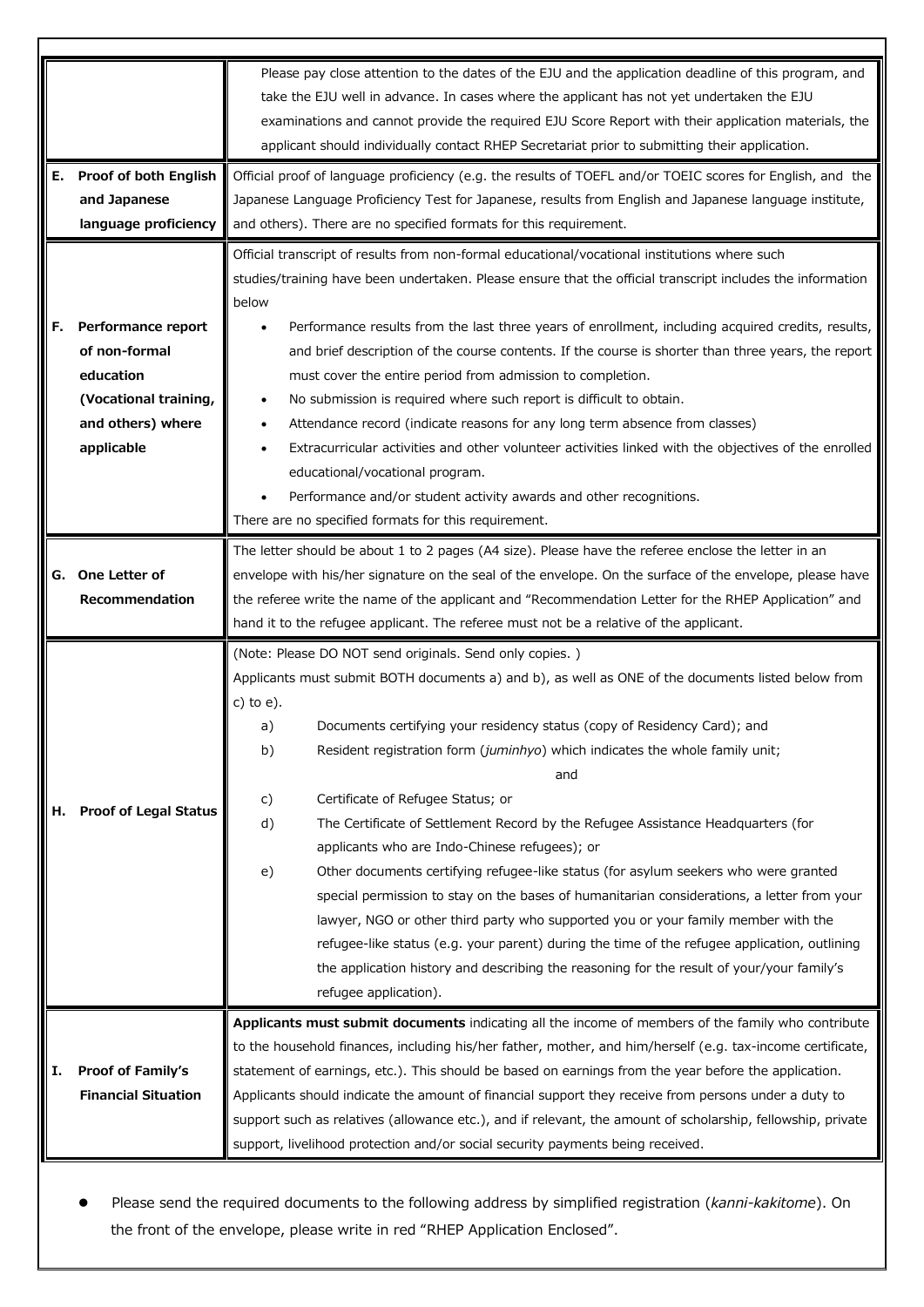- Applications are required to arrive on/by the due date below. Application forms that arrive after the due date will in principle not be accepted. Interested candidates are advised to send the package well in advance to avoid late applications.
- Note that application packages will not be returned.
- Please refrain from sending numerous applications.
- 2) **Application Deadline: 6 August (Fri) 2021 (Must arrive at RHEP Secretariat no later than this date)**
- 3) Please submit applications by simplified registration (*kanni-kakitome*) to:

c/o Japan for UNHCR Secretariat of UNHCR Refugee Higher Education Program 6F Minami Aoyama HY Building, 7-3-6 Minami Aoyama, Minato-ku, Tokyo 107-0062

# **4. Selection of candidates to be recommended to KGU**

The process for the selection of candidates to be recommended will include screening of application materials, examination, and interview.

1) Application Screening:

Applications will be accepted between:

# **2 July (Fri) and 6 August (Fri) 2021**

Please note that applications that arrive after the due date will in principle not be accepted.

**A notification letter, indicating whether or not they have been short listed, will be sent by RHEP Secretariat by the middle of August via mail.**

2) Examination:

### Date: **29 August (Sun) 2021**

Location: Online (For details, see the admission ticket for examination that will be distributed to applicants who have passed the document screening.)

The test date stated above is yet to be confirmed. For the exact date, please refer to the convocation letter and the admission ticket for examination.

What to expect in the examination: English proficiency test and essay writing

3) Interview:

### Date: **4 September (Sat) 2021**

Location: Online (For details, see the admission ticket for examination that will be distributed to applicants who have passed the document screening.)

The interview date stated above is yet to be confirmed. For the exact date, please refer to the convocation letter and the admission ticket for examination.

**The final results are scheduled to be available at the beginning of September via mail.**

- Inquiries as to the result will not be accepted under any circumstances.
- The final decision as to the candidate who is to be recommended to KGU will be made by the selection committee, consisting of UNHCR and Japan for UNHCR staff, individuals with educational backgrounds/NGO staff and affiliates from language schools. (TBC)